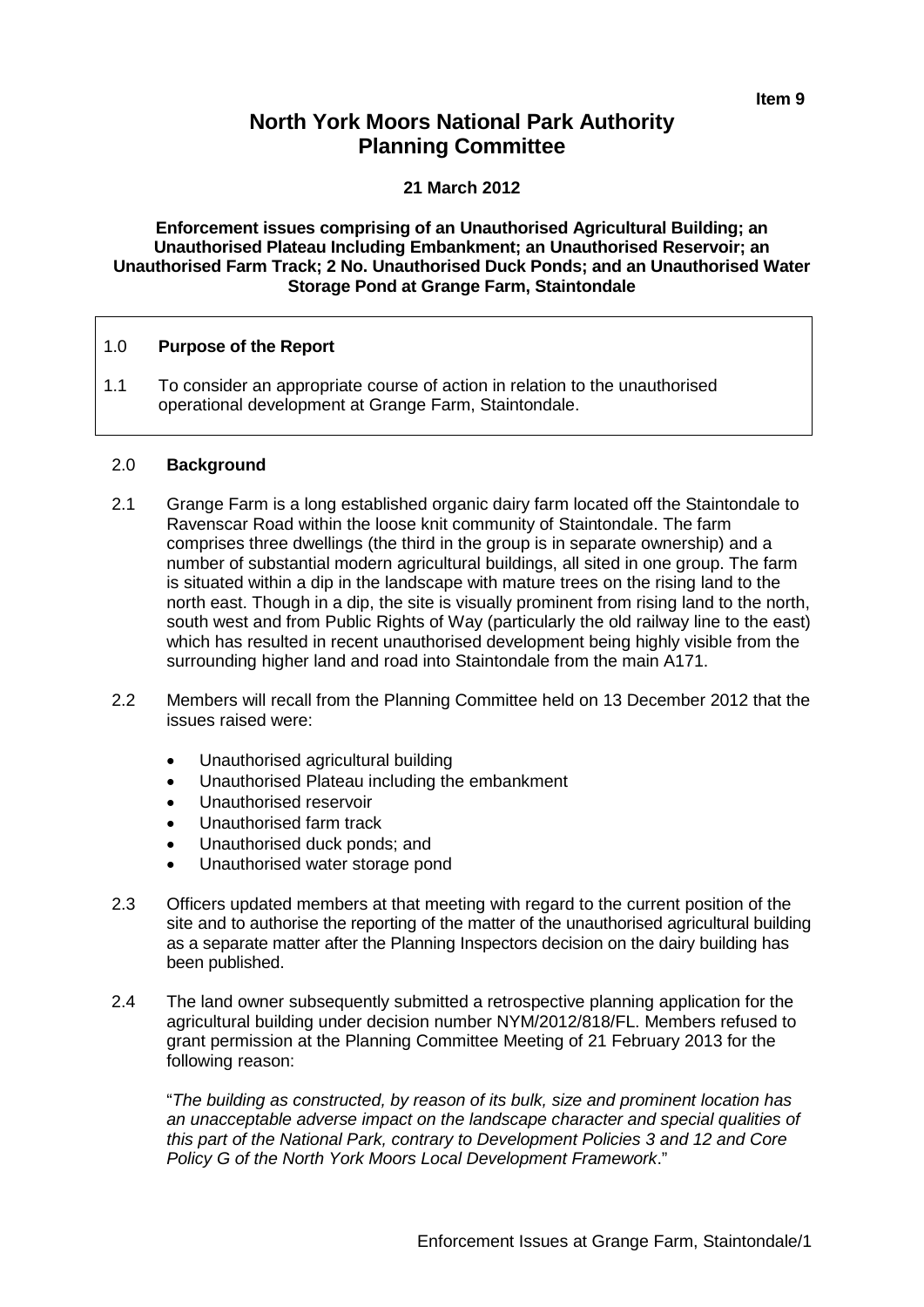- 2.5 It is possible that the owner may wish to appeal against this refusal. It is good practice for any planning refusal appeal to be heard by the Planning Inspectorate at the same time as any related Enforcement Notice appeal. Officers consider that the matter of enforcement should therefore be brought before Members at this time. This report has been written therefore without the knowledge of the outcome to the dairy building appeal. Members will be updated on that matter when the Authority receives the Planning Inspectorates decision.
- 2.6 The other matters in the list at paragraph 2.2 above have all now been resolved by Members.

# 3.0 **The Apparent Breach of Planning Control**

- 3.1 To have jurisdiction to issue an enforcement notice in this case, it must appear to the Authority that there has been a breach of planning control.
- 3.2 The apparent breach is without planning permission the erection of an agricultural building.

## 4.0 **Expediency and reasons for seeking to Enforce**

4.1 It appears to the Authority that the breach of control has occurred within the relevant limitation period. The development is therefore not immune from planning control.

#### **Policy**

- 4.2 Core Policy A of the NYM Local Development Framework is concerned with delivering National Park purposes. This is achieved, in part, by limiting the scale of development and level of activity to that which would not have an unacceptable impact on the wider landscape or the quiet enjoyment peace and tranquillity of the Park, nor detract from the quality of life of local residents or the experience of visitors
- 4.3 Development Policy 12 of the NYM Local Development Framework seeks to permit proposals for new agricultural buildings, tracks and structures or extensions to existing buildings where there is a functional need for the building, the building is designed for the purposes of agriculture, the site is related physically and functionally to existing buildings associated with the business unless there are exceptional circumstances relating to agricultural necessity for a more isolated location, and a landscaping scheme which reduces the visual impact of the proposal on the wider landscape is submitted as part of the proposal.
- 4.4 Part 5 of the Design Guide, which sets out the considerations that should be taken into account when designing and siting new agricultural buildings.

## **Unauthorised Agricultural Building**

#### **Visual Impact**

4.5 The building is designed for the purposes of agriculture. In landscape terms however, the building, which is extremely large (floor space approximately 1,606 sqm) would, due to both its size and bulk and location at the end of the existing range of buildings, and on man-made plateau, be unacceptably prominent in the immediate and wider landscape.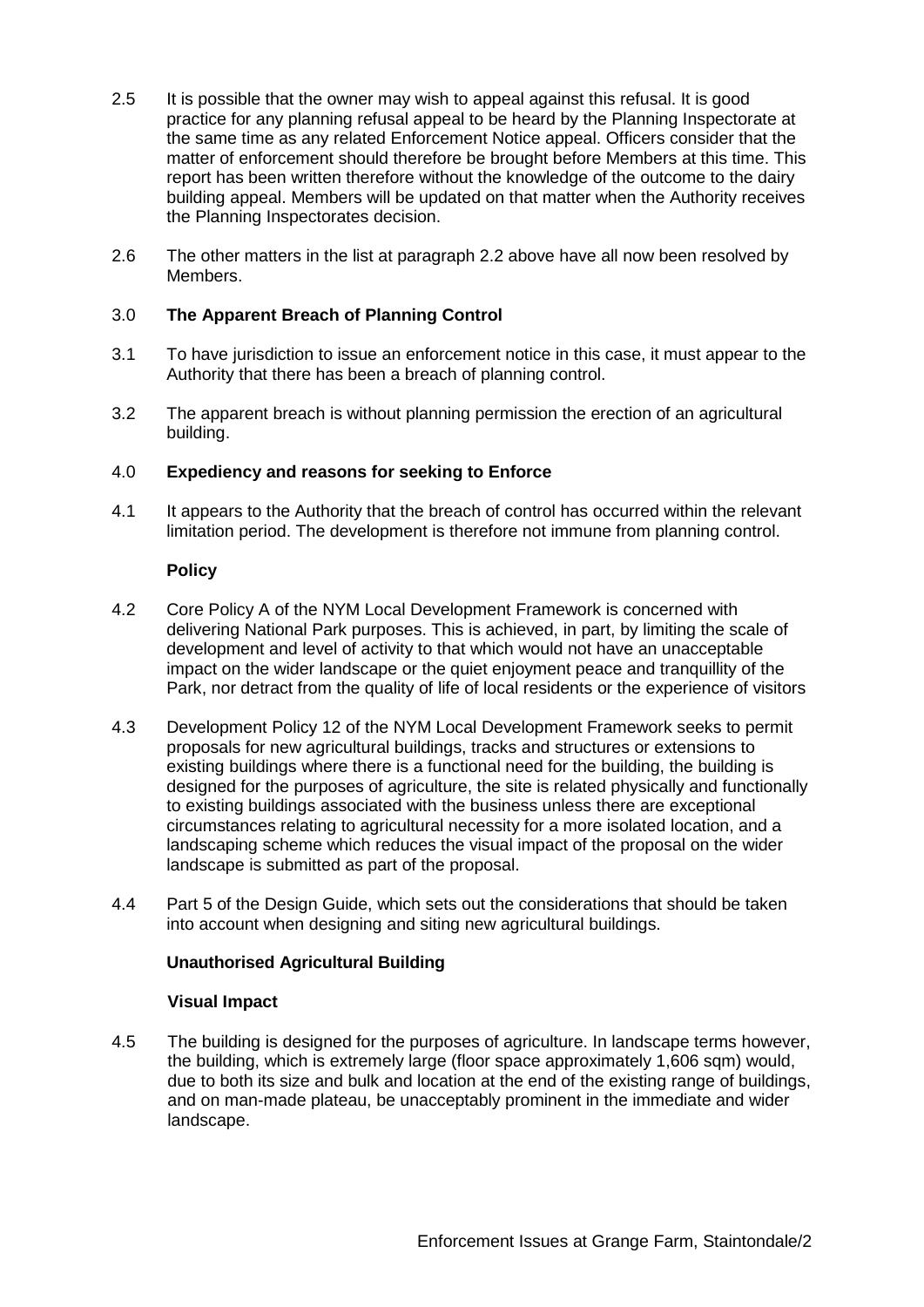## **Design, Materials and Scale**

- 4.6 The building is of standard modern agricultural design. Part 5 of the Design Guide acknowledges that modern farm buildings tend to be large single span structures with shallow pitched roofs based around a portal frame construction, allowing flexibility for large numbers of livestock (particularly in winter) to be housed under one roof at a cost-effective price. However, as a result, modern buildings are at risk of being out of scale with smaller, more traditional buildings.
- 4.7 Accordingly, it advises that very large buildings should not be located close to smaller buildings as they are likely to appear out of scale and therefore consideration should be given to providing new accommodation in two or more smaller buildings. Further, the guide suggests that multi-span buildings should be used rather than a single span structure in order to reduce building height and create a more varied and interesting roof line.
- 4.8 The building has now been clad with timber and the elevations stained dark green. However, this action along with the installation of 3 rows of 19 rooflights exacerbates the buildings scale and the dark green colour of the materials draws attention to its physical presence. Therefore it is considered that the building in its present form, size, scale and bulk causes substantial visual harm to the local landscape.

# **Landscaping**

4.9 A significant amount of tree planting has been undertaken around the site, on the banks of the built up land. However, due to the buildings size, scale and bulk the landscaping is considered insufficient to reduce the buildings visual impact to an acceptable level in the short to medium term. Furthermore, good planning practice suggests that the building should be well designed in the first instance and landscaping should only be used to complement the building and not disguise its design failings.

# **Animal Welfare**

- 4.10 Whilst the land owner considers that the building needed to be constructed as it has been for animal welfare reasons, the evaluation of the approved buildings have been subject to three ventilation calculations and with some modification of the buildings, could just about satisfy the minimum ventilation requirements should a building be erected to the eastern elevation.
- 4.5 Officer's are of the opinion that based on the calculations the approved buildings can be constructed so that they would satisfy the ventilation requirements for the dairy herd or; the existing structure modified to such an extent that it would replicate the approved building in height to eaves (4 metres) and ridge (6 metres); and double twin pitch roof layout.
- 4.6 With regard to the recently refused dairy building sited to the south east corner of and to project forward of the agricultural building, the subject of this report, this building would have little impact upon the ventilation requirements of the agricultural building due to its proposed location. However, this dairy building is still subject to the outcome of an appeal and the Inspectors decision on this matter would be a material consideration should it be received before Members make a decision on this matter.

# 5.0 **Human Rights Considerations**

5.1 It is considered that any decision to take enforcement action is likely to interfere with the owner's Article 8 and Article 1, First Protocol rights enshrined in the ECHR.